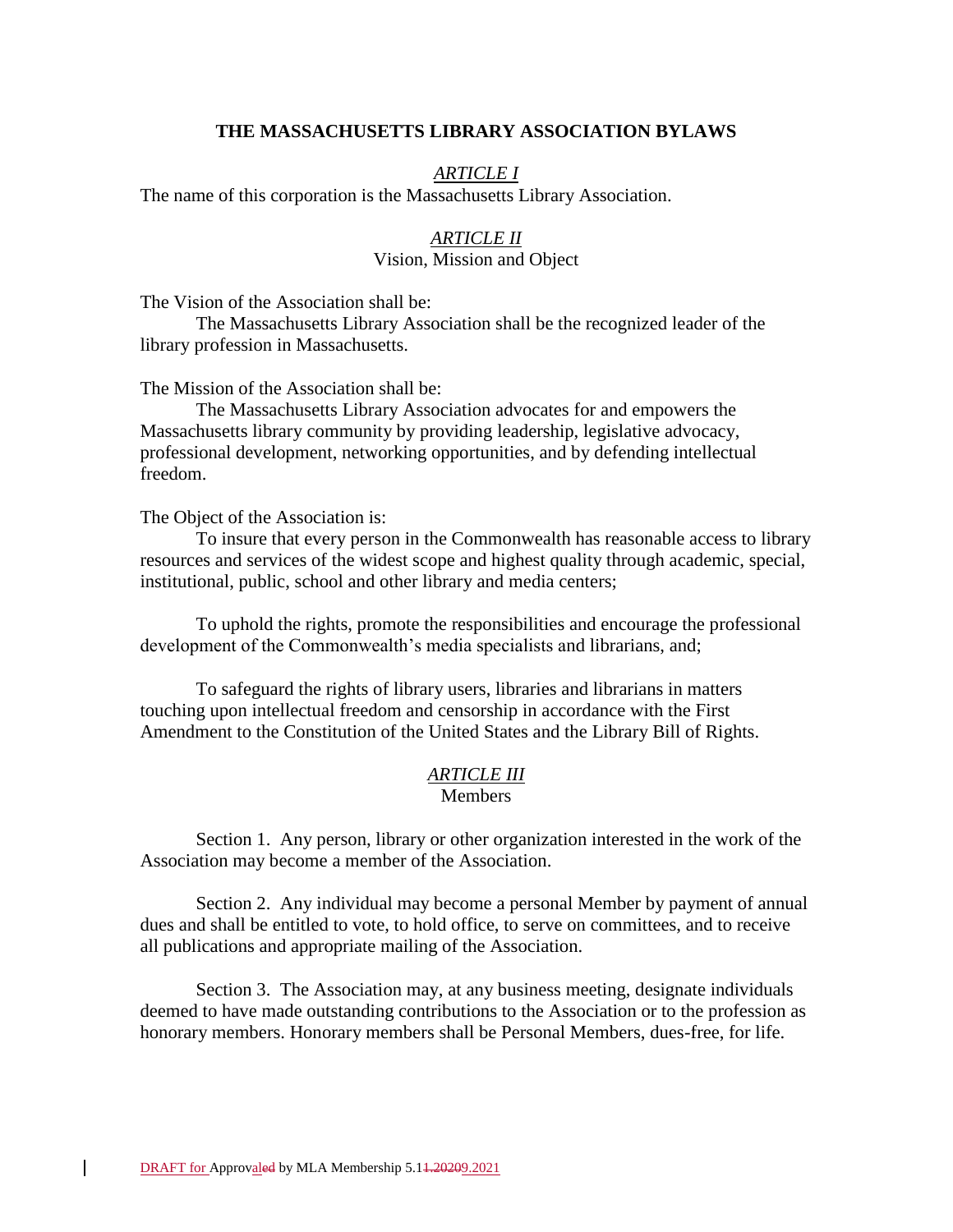Section 4. Any institution or other organization may become an Institutional Member upon payment of annual dues and shall be entitled to all benefits and privileges consistent with the level of membership, as voted by the Executive Board.

Section 5. The Executive Board may, or upon petition of twenty-five members shall, present to the membership at any annual meeting a proposed dues schedule to be voted into effect for the forthcoming year by a two-thirds vote, provided that a copy of the proposed schedule has been sent to each member with the Call of the Meeting. If the membership fails to act upon the schedule at any given annual meeting, the schedule in effect at that time shall continue in effect until changed by action of a subsequent annual meeting.

Section 6. Members whose dues are unpaid after their anniversary date shall be dropped from membership. Lapsed members will be reinstated upon payment of dues.

Section 7. The membership year shall run for 12 months from the anniversary date.

# *ARTICLE IV*

# **Officers**

Section 1. The officers of the Association shall be a President, a Vice-President/President-Elect, a Recording Secretary, and a Treasurer, an Assistant Treasurer/ Treasurer-Elect and the Past President.

Section 2. The President and the Vice-President/President-Elect shall perform the duties prescribed by the bylaws and by the parliamentary authority adopted by the Association.

Section 3. The duty of the Recording Secretary shall be to keep the minutes of the meetings of the Association and of the Executive Board.

Section 4. The Treasurer shall control all funds of the Association and shall make disbursements as authorized by the Executive Board. The Treasurer shall collaborate with the Finance Committee in preparing and presenting an Association budget. The Treasurer shall serve on the Finance Committee for the two years of their term, and one additional year as an advisor. The Treasurer shall mentor the Assistant Treasurer/ Treasurer-Elect during the second year of their term and prepare this Officer for the assumption of the Treasurer duties.

Section 5. In the case of a vacancy in any office, the Executive Board may appoint a person to serve for the unexpired term of that office. No person shall be elected to the same office for more than two consecutive terms.

Section 6. Officers will present reports at the Annual Meeting. After the close of the fiscal year, officers will submit an annual report in writing to the President. Reports will be distributed to members after July 1.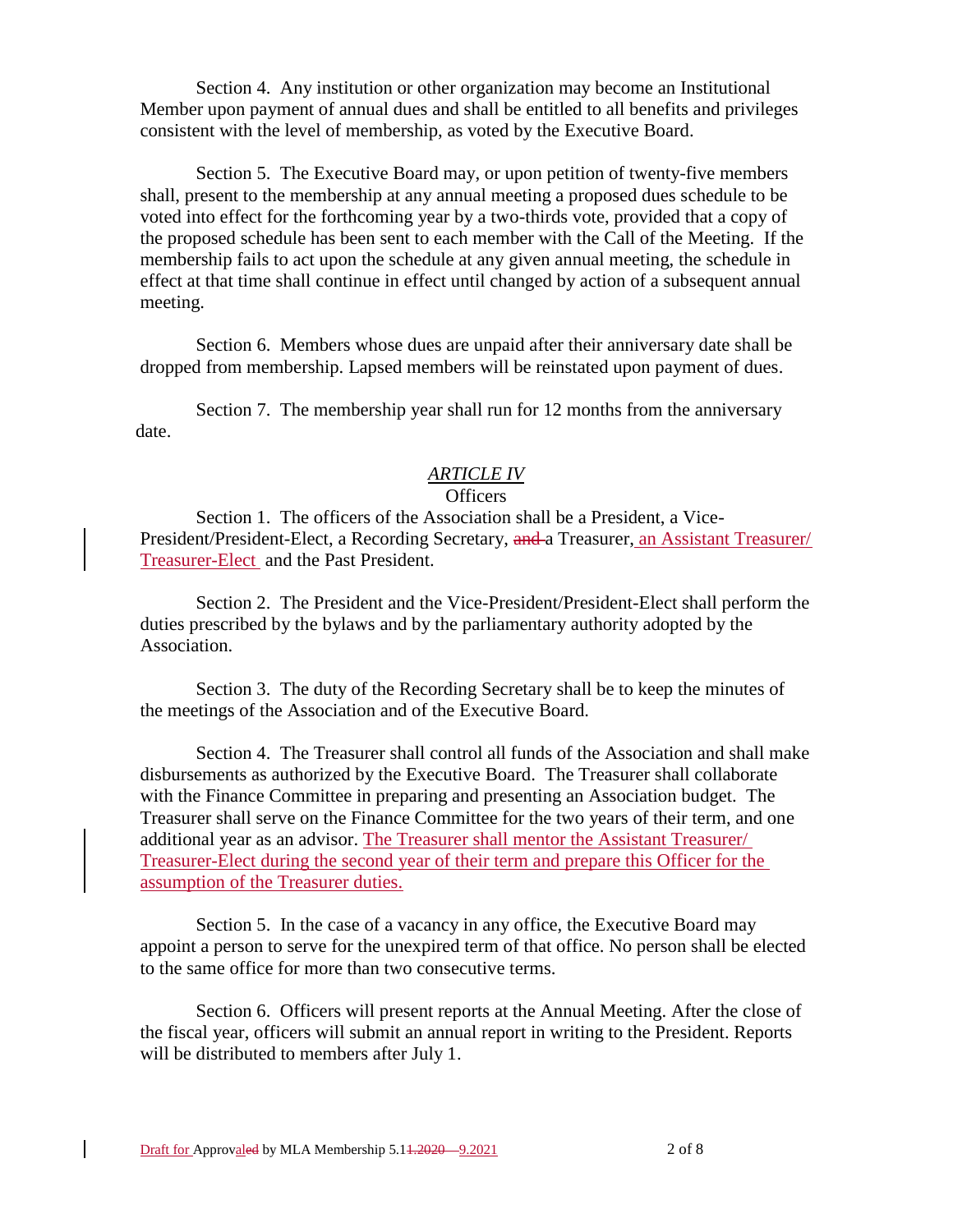#### *ARTICLE V* Elections

Section 1. Annually, the Nominating Committee shall be composed of the Past President as of July 1 and two other personal members appointed by the President with the approval of the Executive Board at its October meeting. Any members of the Nominating Committee may serve as Chairperson. Appointments shall be made with consideration given, insofar as possible, to obtaining representation from differing types of libraries, geographical areas and levels of experience. Notice of the names of the Nominating Committee, along with a request for suggestions for nominees, shall be sent to the membership by October 31.

Section 2. The Nominating Committee shall name one or more candidates for each of the following elective offices: Vice-President/President-Elect, Assistant Treasurer/Treasurer-Elect and Secretary (ballot voted in on even years); Vice-President/President-Elect and Treasurer (ballot voted in on odd years). The Committee shall report the names of all candidates to the Executive Board not later than its meeting in December and to the membership not later than January 31.

Section 3. Two or more candidates for ALA Councilor shall be nominated by the Nominating Committee, and one shall be elected every three years in accordance with ALA bylaws. In case of a vacancy, the Executive Board may appoint a replacement until the next election.

Section 4. Any member may present the Executive Board a petition signed by 25 or more members proposing additional nominations for any office of the Association, or for ALA Councilor according to the ALA bylaws. Nominations presented by petition shall be submitted in writing to the Executive Board not later than the February Executive Board meeting and to the voting membership by March 31.

Section 5. All officers shall be elected by plurality ballot for a two-year term or until their successors are elected; their term of office shall begin July 1.

Section 6. The Association Manager shall deliver a copy of the ballot, using procedures approved by the Executive Board to each voting member by March 31. In order to be valid, ballots must be received by the Committee by the date indicated on the ballot before the annual meeting, and the tabulations included in the Committee on Elections Annual Report and reported to membership using procedures approved by the Executive Board. In case of a tie vote for any office, an election will be held at the annual meeting among the tied candidates. New officers shall be announced at the annual meeting.

Section 7. The President will appoint a representative to the New England Library Association (NELA) with duties to be assumed at the convening of the NELA Annual Conference.

Section 8. The President may appoint an Archivist with the approval of the Administrative Committee.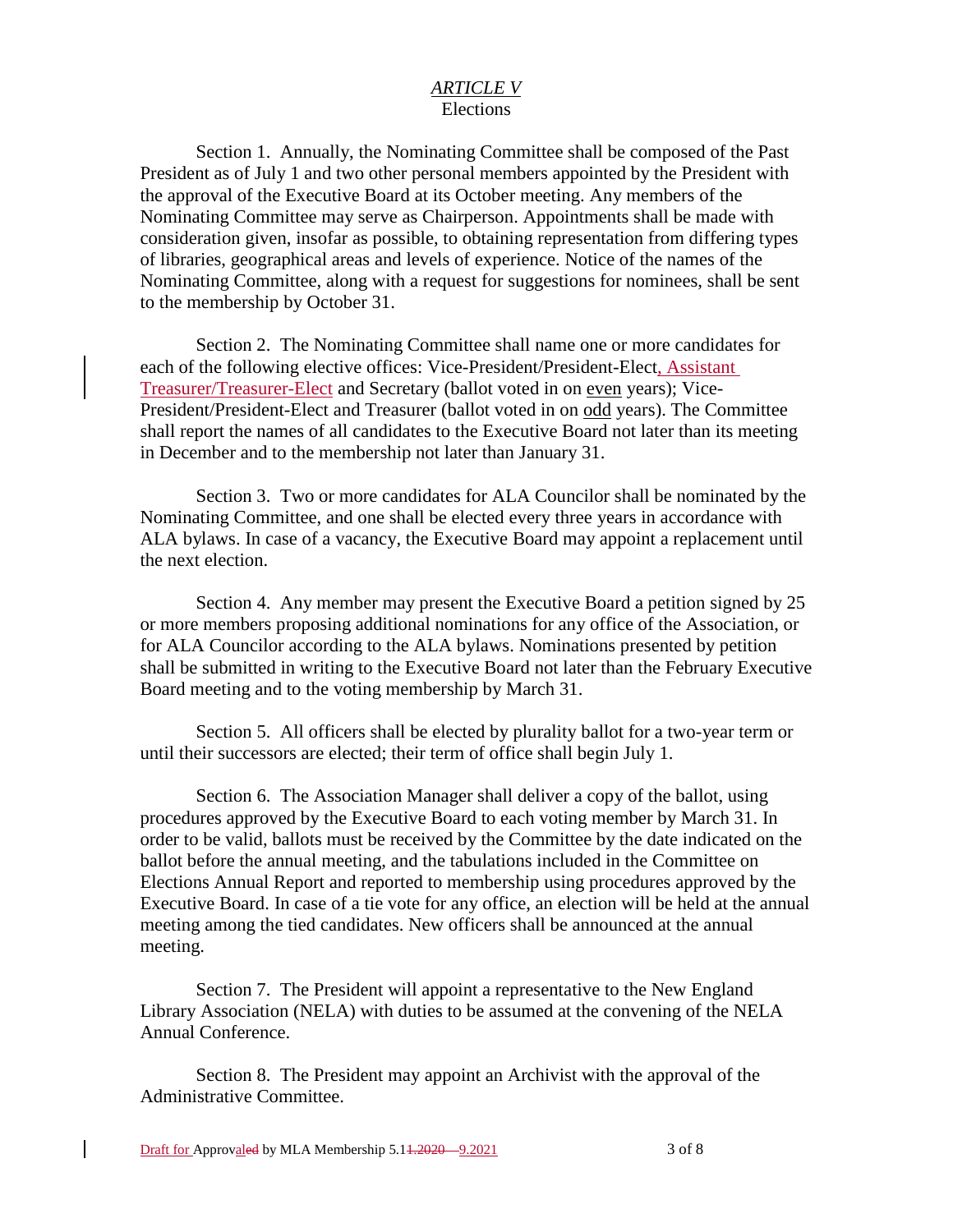### *ARTICLE VI* Meetings

Section 1. An annual meeting shall be held at a time and place to be determined by the Executive Board.

Section 2. Special meetings may be called by the President with the approval of the Executive Board or shall be called upon written request of 25 members of the Association.

Section 3. The purpose of any meeting shall be included in the call; at least 30 days' notice shall be given.

Section 4. Fifty members entitled to vote shall constitute a quorum.

### *ARTICLE VII* The Executive Board

Section 1. The officers of the Association, the Chairpersons of Sections, the ALA Councilor, and the Chairpersons of Standing Committees, except the Nominating Committee shall be voting members of the Executive Board. Non-voting members shall be a representative of the Massachusetts Board of Library Commissioners (MBLC), a representative of the Massachusetts Library System (MLS), a representative of the Massachusetts School Library Association (MSLA), and the Association Manager. Members of the Executive Board must be personal members of the Association. Each section or committee may have only one vote.

Section 2. The Executive Board shall have full power and authority over the affairs of the Association between its meetings, shall make recommendations to the Association, and shall perform such other duties as are specified in these Bylaws. The Board shall be subject to the orders of the Association, and none of its acts shall conflict with motions taken by the Association. Following the election of new officers, the incoming Executive Board will review the Mission Statement and goals and revise as appropriate.

Section 3. The President shall call regular meetings of the Executive Board. Special meetings can be called by the President and shall be called upon the written request of three members of the Board. In each case the President shall send to each member of the Board before the meeting an agenda of the matters to be discussed.

Section 4. Meetings by Telephone, telecommunications or other media: Meetings by means of conference telephone or similar media by which all persons participating in the meeting are able to hear each other at the same time may be considered. Such participation shall constitute presence in person at such meeting.

Section 5. Action Without a Meeting: Any action required or permitted to be taken at any board meeting may be taken without a meeting if a consent in writing, setting forth the action as taken, shall be signed by all of the voting members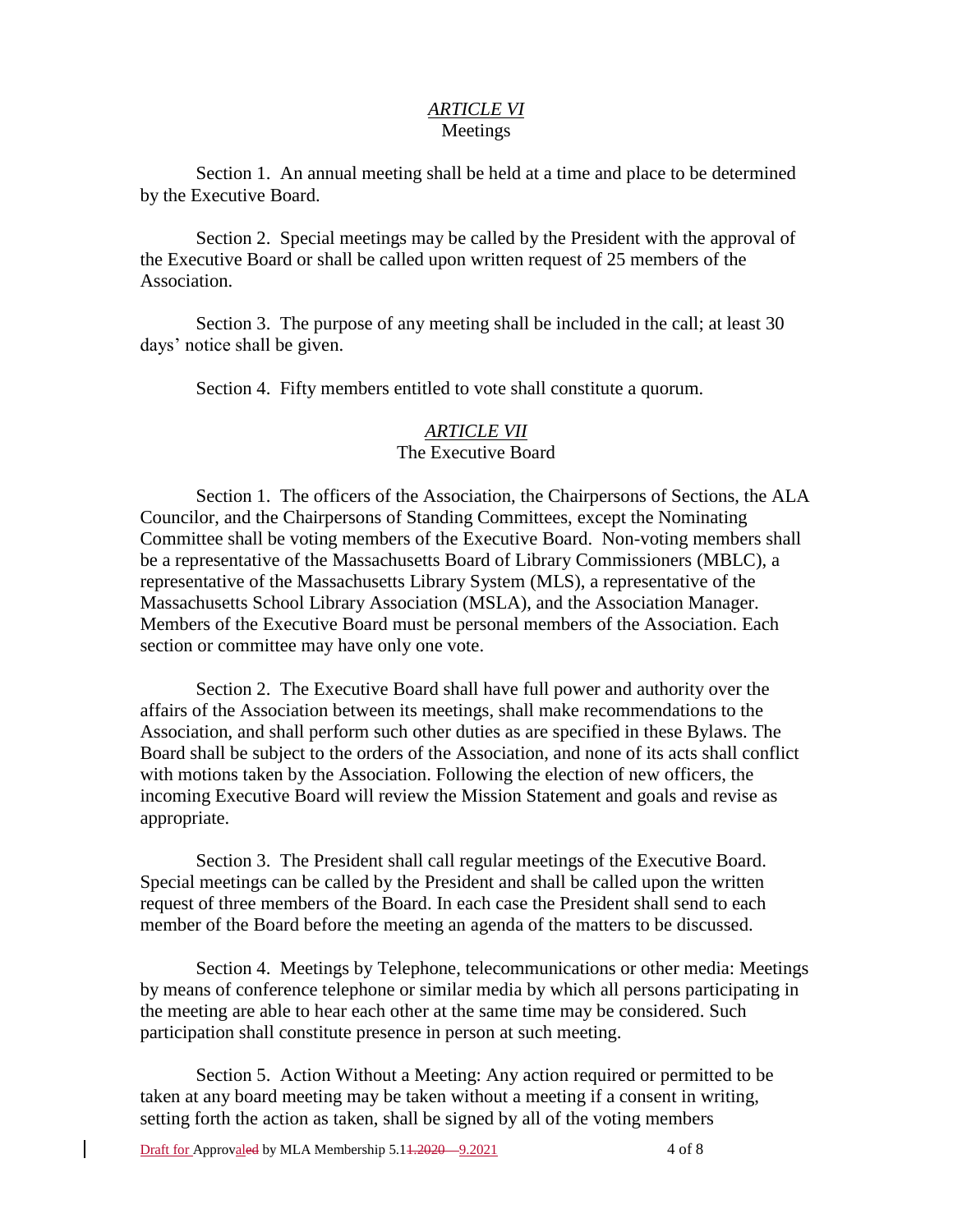with respect to such subject matter at the time of the actual vote if the vote is conducted by fax or at the time of the next board meeting if the vote is conducted by email or telephone. Such consent shall have the same force and effect as a vote of the Executive Board.

### *ARTICLE VIII* Association Staff

Section 1. The Executive Board may employ staff as at will employees, as required to run the operations of the Association.

### *ARTICLE IX* **Committees**

Section 1. The President, as Chairperson, and officers shall constitute the Committee on Administration *[hereinafter known as the Administrative Committee]* together with such additional members as may be appointed by the forgoing. The Committee shall exercise general supervision over the publications of the Association and prepare an annual budget for adoption by the Executive Board.

Section 2. The Personnel and Education Committee shall study and evaluate problems and assist in the formulation of programs relating to education for librarianship; shall promote librarianship as a career; shall stimulate continuing education of members; and shall present annually to the Executive Board a list of scholarship grants and loans. Additionally, this Committee shall study, promote awareness of, and make recommendations to the Executive Board on all personnel issues affecting the membership. These shall include librarians' professional rights and responsibilities, working conditions for library employees, affirmative action and other related employment practices.

Section 3. The Intellectual Freedom and Social Responsibilities Committee shall study, promote awareness of and make recommendations to the Executive Board on all matters relating to intellectual freedom and censorship for the purpose of protecting the rights of library users, libraries and librarians in accordance with the First Amendment. The Committee will draw attention to human rights issues and social inequity, as social responsibility is a core value of librarianship. The IF/SR Committee will help establish progressive priorities within MLA and the Commonwealth of Massachusetts, conduct programs to educate and inform our library colleagues and the public about social issues, and promote diversity in all aspects of librarianship and library service in the Commonwealth.

Section 4. The Jordan Miller Fund Committee (formerly known as the Round Table of Children's Librarians of the Massachusetts Library Association) shall act to expend - a sum annually for storytelling as specified in the will of Mrs. Bertha Miller in establishing "The Alice M. Jordan Memorial Fund."

Section 5. The Legislative Committee shall study and keep the Association informed of the legislative aspect of library affairs. Any legislation contemplated by the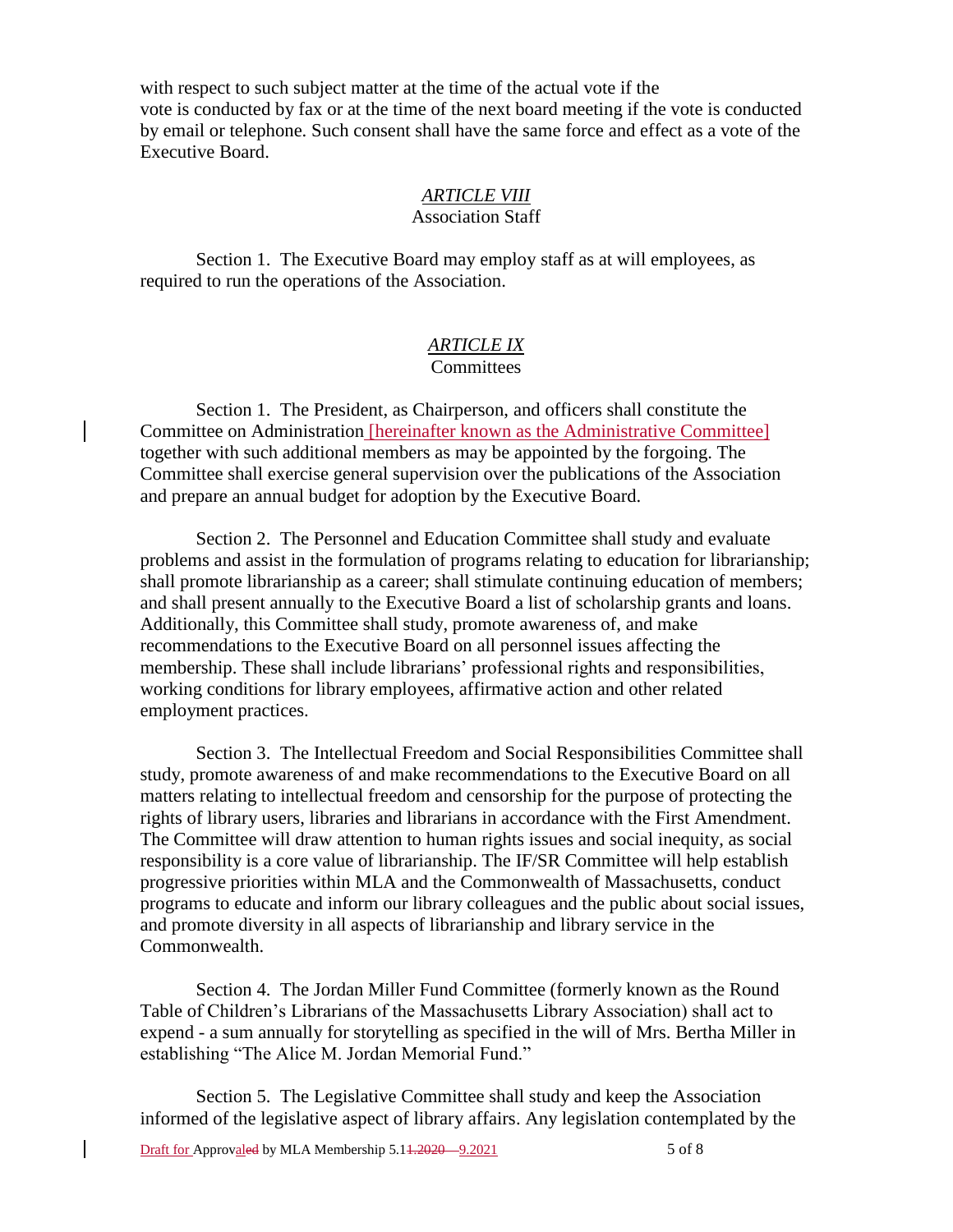Association of any proposed state or federal legislation affecting libraries shall be reviewed by the Committee which shall make recommendations to the Executive Board. The Committee shall see that public hearings and other meetings of a legislative nature in Massachusetts are attended and reported to the Executive Board.

Section 6. The Membership Committee shall seek to enlist a large and active membership in the Association from all types of libraries.

Section 7. The Conference Committee shall be responsible for program plans and presentation of same, at least two months before each meeting of the Association, for Executive Board approval. It shall act as host for all Association meetings.

Section 8. The Public Relations Committee, through the utilization of all types of media, shall promote public awareness of libraries and of the profession and shall communicate the goals, services and programs of the Association It shall present to the Executive Board for approval the ways and means best to effect this change. The Public Relations Committee shall develop for Executive Board approval and dissemination to Committees press relations protocols, shall administer and oversee the biennial Public Relations Awards, shall administer and oversee the biennial Hall of Fame awards, and shall handle any additional awards, promotions or initiatives as approved by the Executive Board.

Section 9. The President-Elect, prior to June 1 of the year in which he/she assumes the duties of President, shall appoint the chairpersons of all standing committees for a one-year term to begin July 1; the Committee on Administration shall serve for staggered two-year terms.

Section 10. Special committees may be appointed by the President, with the approval of the Administrative Committee.

Section 11. Members of all committees shall be personal members of the Association and shall be selected, insofar as possible, for differing types of libraries and geographical areas and from members having differing levels of experience. The President and the Vice-President/President-Elect shall be ex-officio members of all committees except the Nominating Committee.

Section 12. The Chairpersons of all committees shall report to the Executive Board. Each Committee Chairperson shall submit an annual report, in writing, to the President by June 15. Reports will be distributed to members after July 1.

Section 13. Committees may not raise or disburse funds without prior approval of the Executive Committee.

Section 14. The Finance Committee shall have oversight of Association financial concerns. This committee shall have two primary concerns, but will not be limited to these:

a. The Association Budget – The Finance Committee shall collaborate with the Treasurer to create a budget to present to the Administrative BoardCommittee.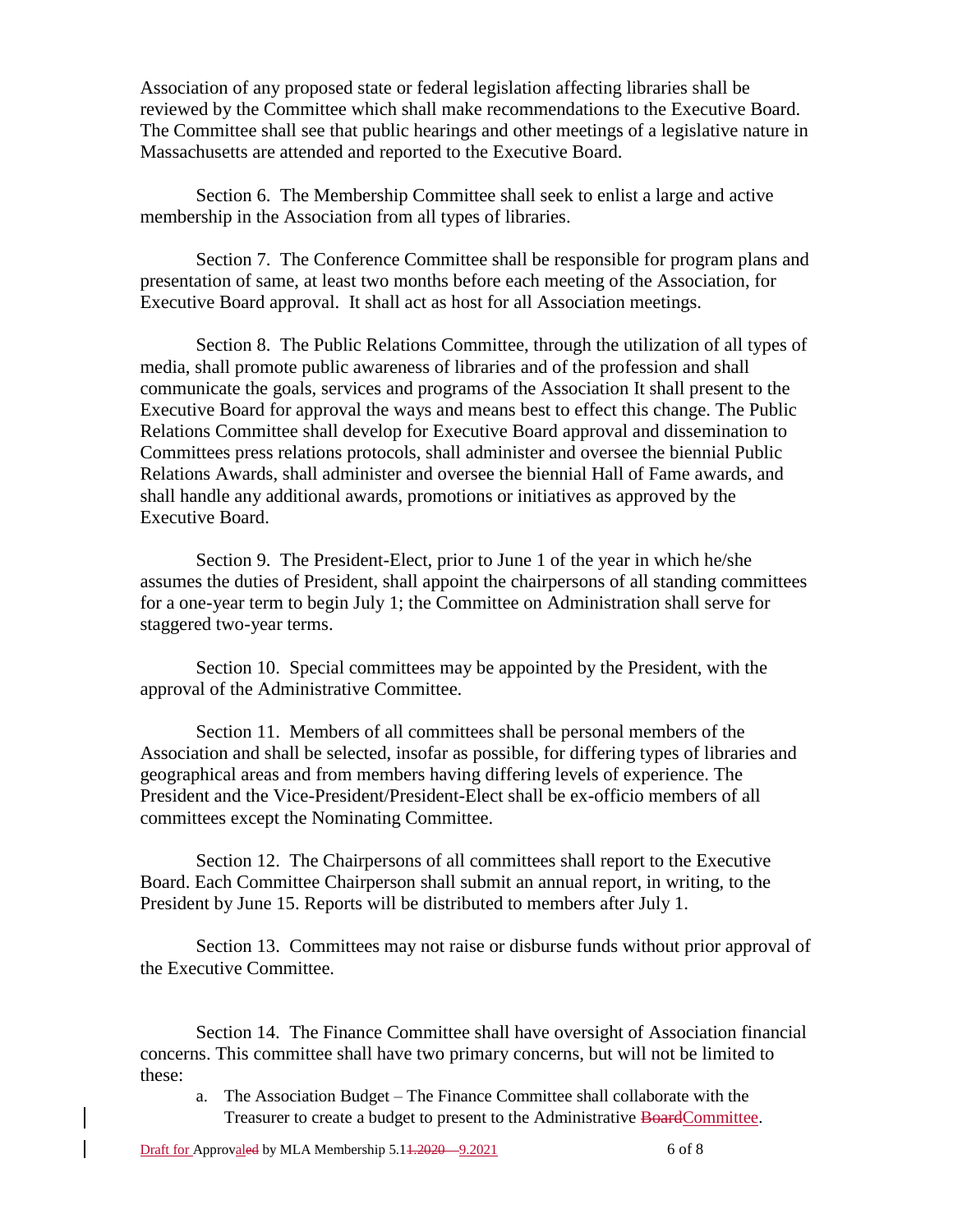b. Association Investments – The Finance Committee shall study and make recommendations to the Executive Board on issues affecting the investment of Association funds.

Section 14.1. The Finance Committee shall consist of: President, Vice-President/President- Elect, Treasurer, Assistant Treasurer/Treasurer- Elect, and up to three members at large. Members at large shall be appointed by the President and serve a three year term. The Past President shall serve as an ex-officio member of the Finance Committee. The Vice- President/President- Elect shall serve as the chair of the Finance Committee. The immediate past treasurer shall serve as an advisor for one year. Section 14.2. The Finance Committee shall meet at least twice per year.

# *ARTICLE X*

### Sections

Section 1. Twenty-five or more members of the Association having similar interests in common may organize into a Section of the Association upon approval by the membership of a petition presented to any annual meeting.

Section 2. Said petition must state the purpose of and need for the proposed section, and must be presented to the Executive Board at least 60 days before it is submitted to an annual meeting to allow the Board to prepare a recommendation.

Section 3. Members of any section must also be personal members of the Association.

Section 4. Sections may charge dues, limit their own membership, issue publications and carry on activities consistent with their own interests. All Section funds, regardless of source, shall be in the custody of the MLA Treasurer and shall be disbursed by the Treasurer as directed by the Executive Board upon the recommendation of the Section officers. All Section Chairs shall serve as voting members of the Executive Board.

Section 5. If the number of members of any Section shall fall below 25 for three consecutive years, the Section may be disbanded by majority vote of the Association at any subsequent business meeting. Any Section funds shall be transferred to the General Fund of the Association.

Section 6. Each Section Chairperson shall submit an Annual Report, in writing, to the President by June 15. Reports will be distributed to the members after July 1.

# *ARTICLE XI*

# Affiliation with Other Associations

Section 1. The Association may formally affiliate with other associations by majority vote at any annual meeting of those present and voting. The Executive Board may pursue and initiate informal partnerships that further or support the Association's strategic plan.